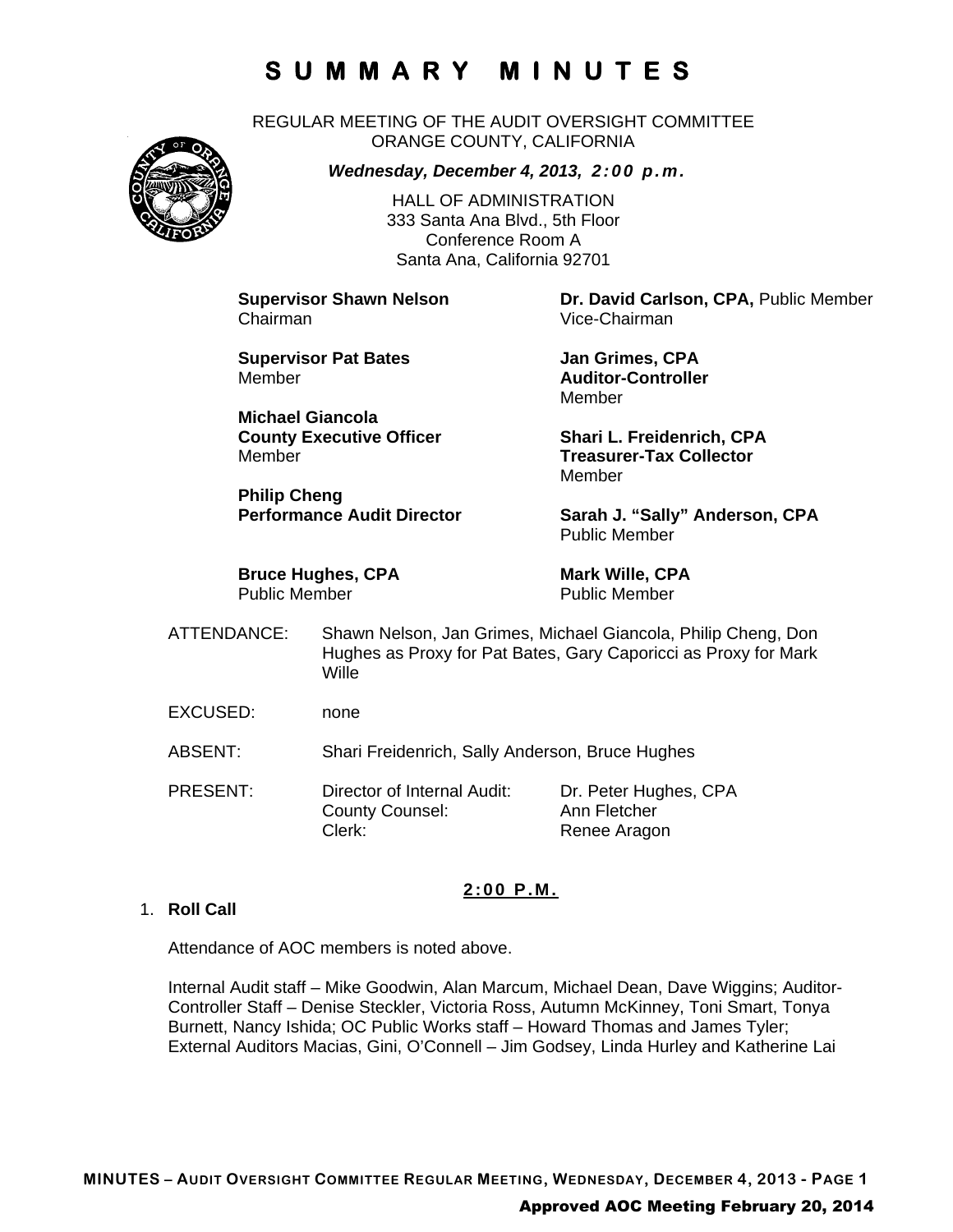2. **Approve Audit Oversight Committee regular meeting minutes of September 4, 2013** Motion-Carlson, Second-Giancola, Yes-Nelson, Yes-Grimes, Yes-Cheng; Yes-D. Hughes (Proxy for Bates), Yes-Caporicci (Proxy for Wille), Absent-Freidenrich, Absent-Anderson, Absent-B. Hughes.

*Approved as Recommended with correction to page two, item three, first paragraph, fourth sentence to read: "…Generally Accepted Accounting Principles."*

### 3. **Receive Verbal Status Update from External Auditors regarding the audit of the FY 12-13 Comprehensive Annual Financial Report (CAFR)** *Verbal Status Received and Filed as Recommended.*

Macias, Gini & O'Connell (MGO) Partners introduced themselves. Linda Hurley, Engagement Partner, Katherine Lai, Partner on Component Units of the Single Audit Report, and Jim Godsey, Client Partner.

Ms. Hurley discussed three areas: 1) audit status, 2) summary of current year matters and 3) potential finding and management letter comments being considered as part of the audit process.

Ms. Hurley stated the current audit status was that fieldwork was almost complete. They expect to receive a complete draft of the CAFR on December 5, 2013 for their technical review process which would take approximately two weeks. She stated they would meet with Executive Management on Monday, December 9, 2013 as part of the CAFR review process to discuss the audit issues identified and the new Accounting Standards the County was issuing. She stated MGO would provide comments by December 18, 2013 and the revised target issuance date would be January 10, 2014.

Ms. Hurley said an item highlighted in the previous AOC meeting on September 23, 2013 regarding the reporting of CalOptima financial information would be included in the CAFR as a restatement and also would be a footnote disclosure in the financial statements.

Ms. Hurley stated they identified several audit adjustments. Some of those adjustments were from prior year restatements of an equity position. The first area related to capital assets. The second area was revenue and expense accrual related to Health Care Agency (HCA). The last adjustment was related to long term debt and the capital appreciation bonds. As part of Single Audit procedures they examined the capture of federal expenditures on the Schedule of Expenditures of Federal Awards (SEFA). She stated the medical assistance program was identified as not properly capturing their expenditures year to year. Ms. Hurley stated they were working with that department to capture previous year's expenditures that should have been reported as part of their program. This was being included as part of the scope of their audit.

Ms. Hurley stated they were also evaluating the Section 8 program that potentially has expenditures in previous years that were not captured on the SEFA.

Ms. Hurley said another matter raised was compliance with debt covenance. She stated the County had not filed their required continuing disclosure statements related to 1996a and 1997a pension bonds. They identified that those statements had not been filed for the last five years from 2008 through 2013. Ms. Hurley stated they understood the County was brought current with those filings but the matter would be considered material noncompliance and reported according to government auditing standards.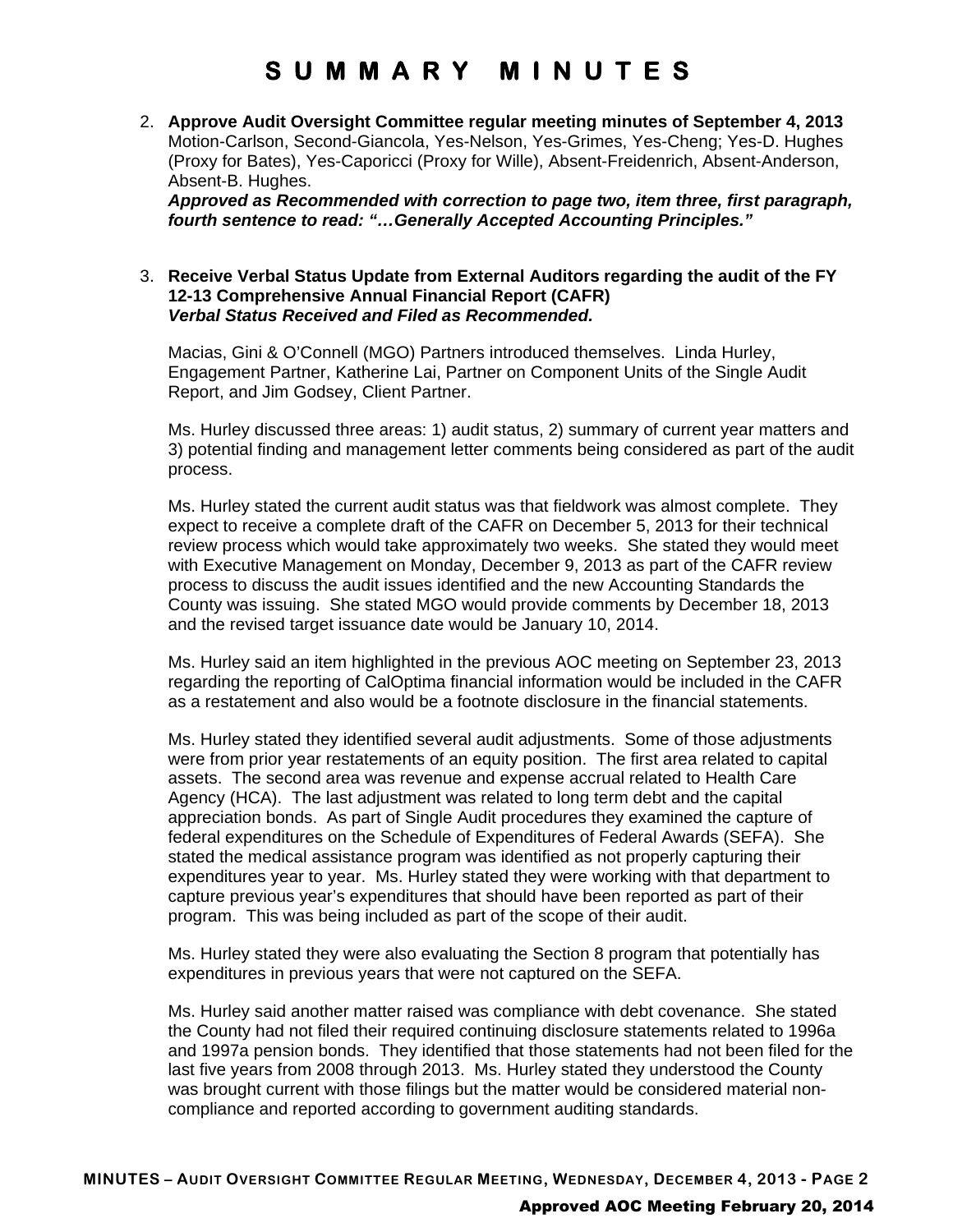Ms. Hurley stated for the area of potential finding and Management Letter comments there were potentially three material weaknesses in internal control related to capital assets. She stated the areas were the preparation of the County's SEFA and compliance with debt covenance. She stated the types of issues raised were indicative of a material weakness in internal controls. Ms. Hurley emphasized they were still evaluating issues and had not formally drafted any comments. She stated they had discussed the matters with management. She stated they would be finalizing the issues during the technical review process of the overall CAFR and then would determine how the issues would be reported.

Ms. Hurley stated two significant deficiencies in internal controls were identified in subsequent event review of accruals through report issuance related to the HCA item above as well as accounting for long term debt surrounding the capital appreciation bonds also noted above as an audit adjustment.

Mr. Jim Godsey referenced the potential adjustments as they related to material status and said the County had an option. He stated that if MGO identified an adjustment that was below materiality levels, it would not impact MGO's decision or opinion on the financial statement if it was a past adjustment. He said historically that County management had taken the position on the relatively small items and there were no past audit adjustment. Ms. Hurley confirmed the areas being considered for adjustments. Mr. Godsey said that if the matters end up being finalized as needing correction, County management would have some options. Ms. Hurley also noted that a material weakness in internal control could be triggered by their evaluation of the process and whether or not there was a likelihood that a material misstatement could occur. If there was a material adjustment identified, it was likely a material weakness would also be noted.

Mr. Godsey stated the County had received a certificate of excellence in reporting from GFOA because of timely submission by December  $31<sup>st</sup>$  of each year. The program allowed for a 30 or 60 day extension and he understood that Orange County had requested an extension.

Dr. Dave Carlson, Vice-Chairman, stated the phrase "material non-compliance" raised concern in any audit activity. He asked MGO to speak to the form and impact of communicating that judgment. Ms. Hurley said auditing standards required evaluation of internal controls and compliance related to financial non-reporting. She said in the area of debt covenance they evaluate if proper reserves existed, proper disclosures were made, and the filing of financial information was made related to debt as part of the material compliance requirement. She again noted that full evaluation was not completed but discussions with management and the AOC were required. Mr. Godsey stated they would provide an opinion on the financial statements, a report on internal controls and compliance at the entity level, and a report on internal controls in compliance over the single audit programs with federal financial assistance. He stated they would examine the significance of the material non-compliance and what was the financial exposure to the County for not filing.

Dr. Carlson asked Mr. Godsey what the vehicle was for the root cause of non-compliance. Mr. Godsey stated the standards suggest that if we identify something and the cause, it should be reported. However, it was not required under the basic governmental audit standards to do additional work and go back and necessarily understand the root cause. He said they know it wasn't reported and not sure how it was missed. Ms. Hurley said as part of final write up there was a section that would state the cause and effect of the finding and they would be put into context based on their understanding of the issue at that level.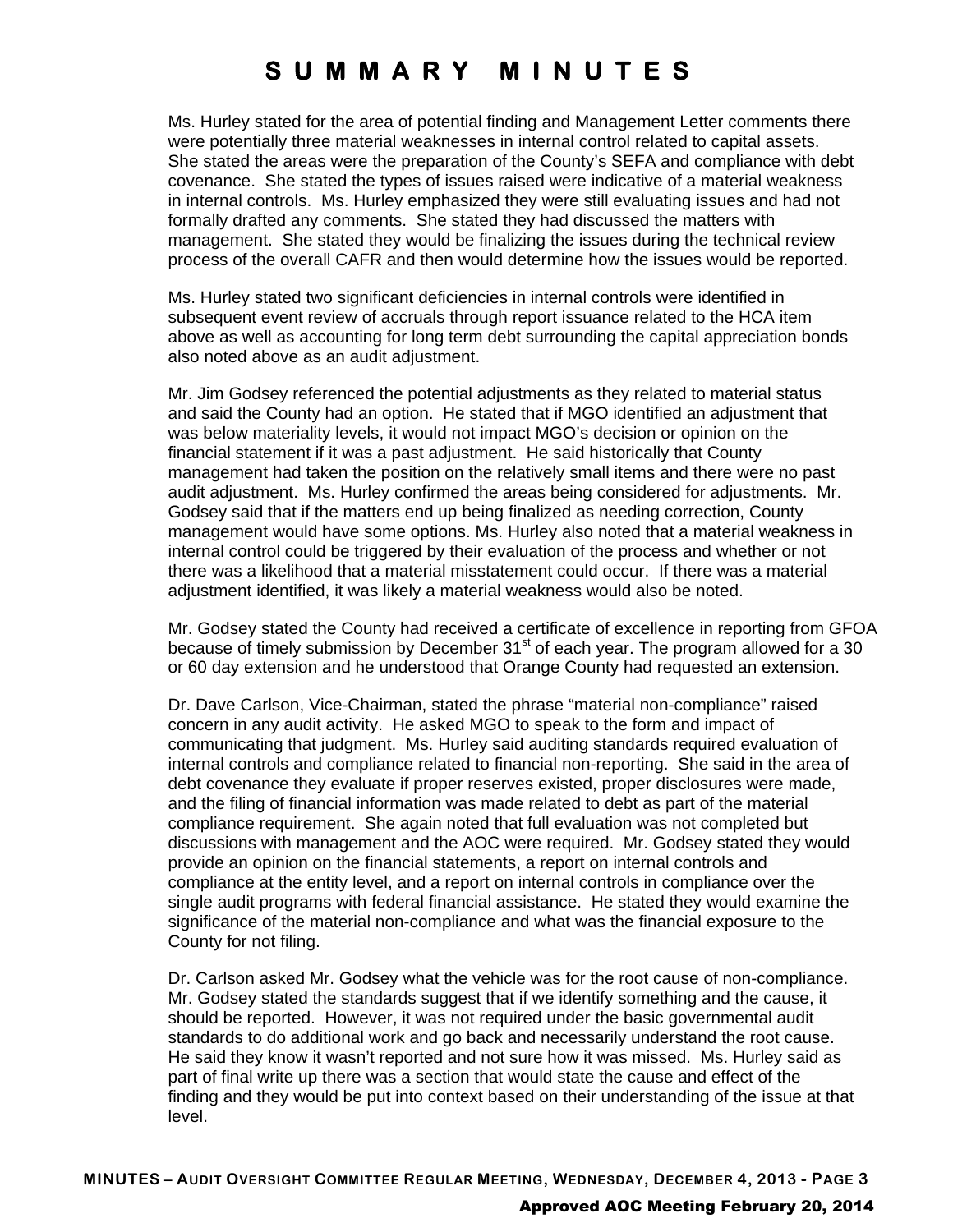Mr. Gary Caporicci (Proxy for Mr. Wille) asked to clarify the restatement of CalOptima. Ms. Hurley stated the restatement was under GASB 14. Mr. Caporicci asked if GASB 16 relieved them. Ms. Hurley stated the reason it was being drawn into the financial statements was because GASB 16 had no impact on that section of GASB 14. Mr. Caporicci asked how long it should have been reported. Ms. Hurley said since the early 1990's. She noted that CalOptima was incorporated about the same time GASB 14 was implemented. She stated there were a number of health plans throughout the state and various counties had the health plans. Orange County was not the only county with this restatement and she stated it was identified as part of the County's due diligence through the GASB 16 evaluation. Mr. Caporicci asked what the prior auditors said. Ms. Jan Grimes, Auditor-Controller, said the prior auditors had not been contacted yet.

Mr. Caporicci asked for clarification of the three material weaknesses. Ms. Hurley stated identified areas were the preparation of the schedule of expenditures of federal awards, capital assets, and compliance with debt covenance. She stated the accrual and long-term debt was evaluated as significant deficiencies. Mr. Caporicci asked what the effect was of those material weaknesses identified on the opinion. Ms. Hurley stated none. Supervisor Nelson asked when the final report was be released if it would reflect that the County was not in dispute of the finding and remedy was started. Ms. Hurley said that as part of the finding, they would state the criteria, the condition, the cause and effect and their recommendation. The County would provide a written response and it would be included in the report.

Supervisor Nelson, Chairman, asked if the Auditor-Controller Ms. Grimes or anyone else would have reason to disagree, at least preliminarily, with any findings. Ms. Grimes said not at this time.

Dr. Carlson stated it was not filed since 1998 and was concerned. Ms. Hurley corrected that date and said had been five years since 2008 for the debt covenance (pension issue). Mr. Godsey said there was a possibility that there could be a difference of opinion between MGO and management on a finding. He said they would work very hard and if there was no disagreement with factual content, they would work to be in agreement with management as to what the condition was. As far as their opinion vs. management opinion on what the recommendation would be, perspectives may be different.

#### 4. **Receive and file the Annual OC Fraud Hotline Activity Report for the Period July 1, 2012 to June 30, 2013)** *Item Received and Filed as Recommended*

Dr. Hughes stated that having the OC Fraud Hotline administered by Internal Audit was a best practice in the industry. Furthermore, he stated the following components of the Hotline were also best practices: IAD provided 24/7 service and offered both on-line and phone access and it released to the public "finding results" at least annually while still maintaining legislatively required confidentiality. Dr. Hughes introduced Mr. Dave Wiggins, Esq., as the new Fraud Hotline Manager. He had been in position for almost a year. He was hired as the OC EEO officer by Human Resource Services prior to joining the Internal Audit Department. Mr. Wiggins addressed the AOC. He stated he practiced law for over 25 years prior to joining the County.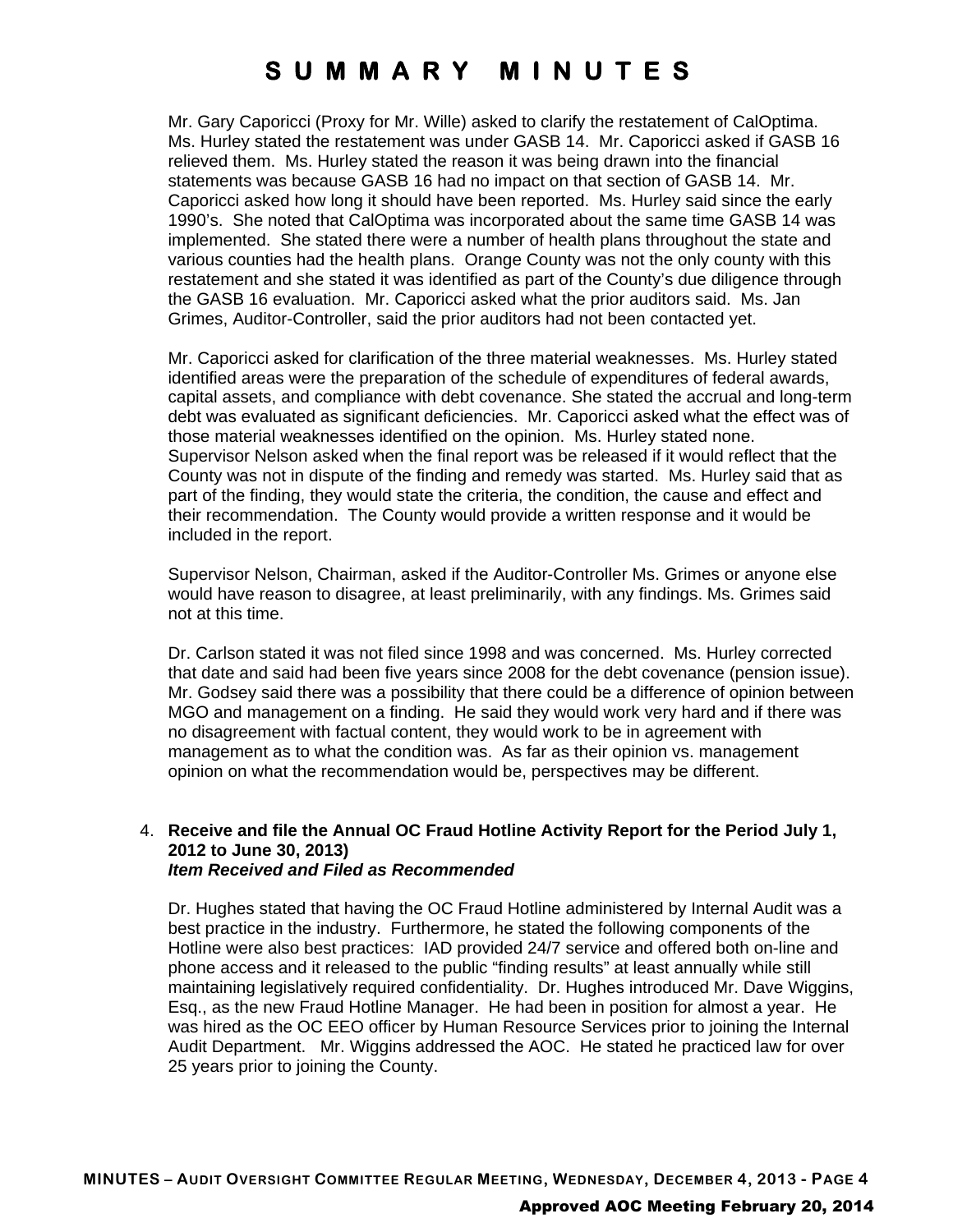Dr. Hughes stated the report identified trends over the past three years. He stated the hotlines had increase by almost 20 percent. He said the OC Fraud Hotline was promoted in various ways in order to encourage its use.

Dr. Hughes stated the AOC Subcommittee on Fraud and Ethics would be looking at a possible name change. He assembled material related to other large cities and counties in California to help the subcommittee pick a name. He said the most common title is Fraud Hotline. Dr. Hughes stated any suggested name change would be presented to the AOC and then the Board of Supervisors for consideration and approval.

Dr. Carlson stated the Subcommittee would meet on December 23, 2013.

5. **Approve OC Internal Audit Department FY13-14 1st Quarter Status Report for the period July 1, 2013 through September 30, 2013 and approve 1st Quarter Executive Summary of Audit Finding Summaries for the period July 1, 2013 through September 30, 2013**

Motion: Giancola; Second: Carlson, Yes-Nelson, Yes-Grimes, Yes-Cheng; Yes-D. Hughes (Proxy for Bates), Yes-Caporicci (Proxy for Wille), Absent-Freidenrich, Absent-Anderson, Absent-B. Hughes.

### *Approved as Recommended*

Dr. Hughes stated the audit plan was a collective effort that involved input from all departments and the Board offices. All changes, revisions, or deletions were disclosed and reflected in the notes and presented to the AOC for approval each quarter. He noted he presents to the AOC "proposed" revisions for their review, suggestions, questions and ultimately their approval.

Dr. Hughes stated they were on schedule with the current plan and had not encountered any significant delays.

Dr. Carlson asked if there were any material changes from the current report compared to the last report. Dr. Hughes stated no.

6. **Approve 1st Quarter FY 13-14 External Audit Activity Quarterly Status Report for the Quarter Ended September 30, 2013**.

Motion: Giancola; Second: Grimes, Yes-Nelson, Yes-Carlson, Yes-Cheng; Yes-D. Hughes (Proxy for Bates), Yes-Caporicci (Proxy for Wille), Absent-Freidenrich, Absent-Anderson, Absent-B. Hughes.

### *Approved as Recommended*

Dr. Hughes introduced Mr. Michael Dean, Audit Manager over the external auditor reporting activity, to address the item.

Mr. Dean stated a few changes that were made from the prior quarter. "Contracted Audits" being performed by the Internal Audit Department for the District Attorney and the Treasurer-Tax Collector were added to the report. Dr. Hughes stated those audits were added to the report as requested from the last AOC meeting.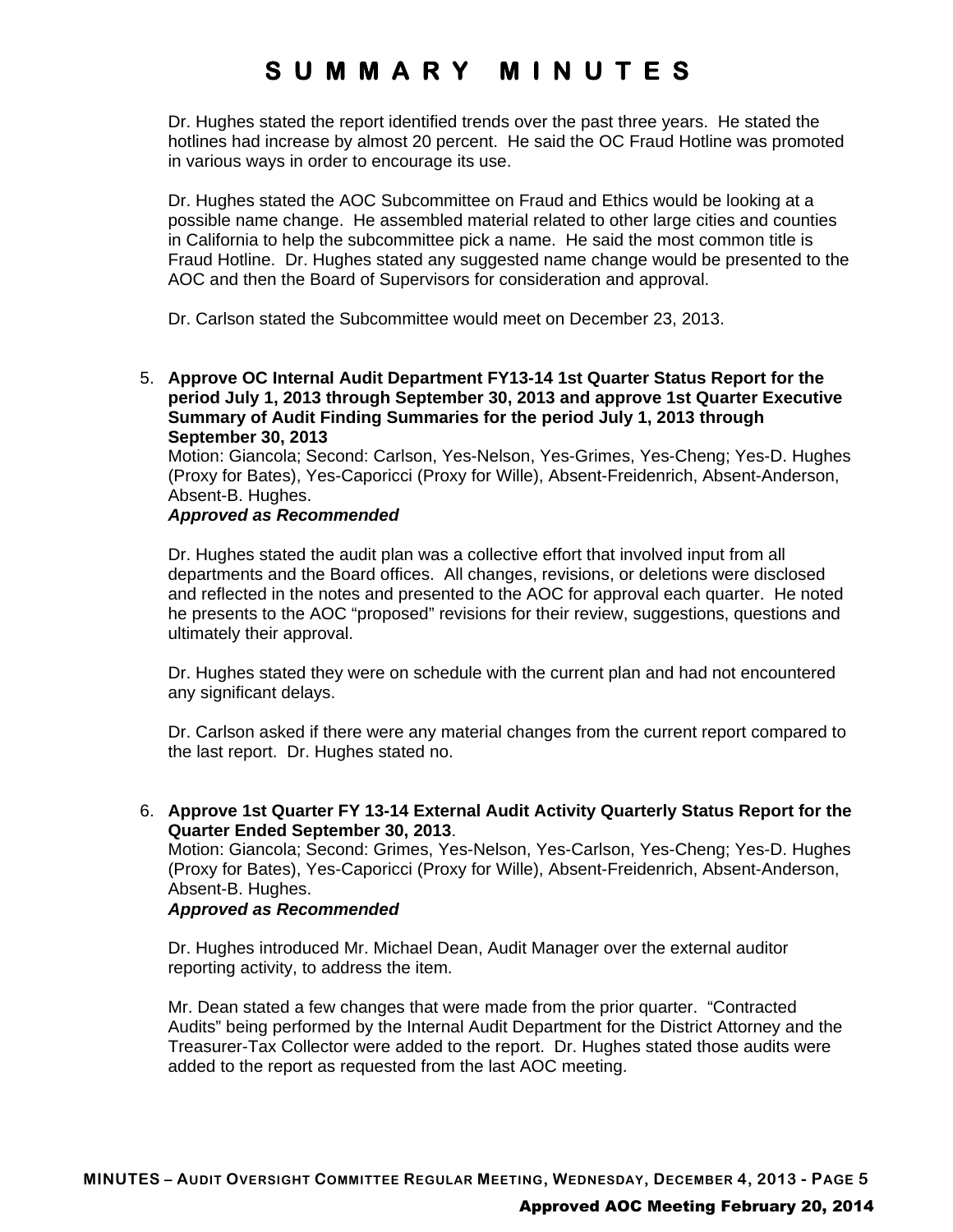Mr. Dean stated one material issue related to OC Flood Control District in OC Public Works was reported in the current quarter. Mr. Dean introduced Mr. James Tyler and Mr. Howard Thomas from OC Public Works to address the item.

Mr. Howard Thomas summarized the item. He said the County received funding from the State Department of Water Resources for the Santa Ana River Flood Control Project. At the time of submission, DWR determined eligibility of claims the County submitted. Later the State Controller's Office examined the claims as well and they up-held the DWR determination declining the County's initial claims. Mr. Thomas stated the County never received any funding as it was disallowed initially so there was nothing to reimburse. They did not identify any control weaknesses or any issues with the support the County provided.

Mr. Giancola asked what the ineligible "betterment costs" were. Mr. James Tyler said the betterment costs were related to bridge construction products. The bridge was lengthened because the river was widening. The County opted to add additional lanes when the widening was done and that was considered a betterment cost. Mr. Tyler explained the State was not obligated to compensate for the betterment condition.

Dr. Hughes said the issue wasn't about monies needing to be returned, it was about claims that were rejected. The Orange County Flood Control District was paying the costs. He stated this matter was presented in the spirit of full disclosure.

### 7. **Receive and file Summary Highlights of Audit Reports Issued by Month for FY-13-14 July 1 to October 31, 2013** *Item Received and Filed as Recommended*

Mr. Caporicci asked why the CAAT routines were done monthly when there was high percentage of success with no exceptions. Dr. Hughes stated there was expressed support from the Auditor-Controller to maintain the reviews on monthly routine as an "assurance service" that the critical process was still operating as designed.

Ms. Jan Grimes, Auditor-Controller, asked if the Clerk-Recorder's (C-R) office would be revisited soon to follow up on the points raised in the 12D audit dealing with Special Revenues coming from transactional fees charged to support automation of property records. Dr. Hughes stated the six month follow-up audit review was planned. Mr. Alan Marcum, Senior Audit Manager, reported there had been almost daily interaction with the C-R's office. He said the Clerk-Recorder's office had sought guidance to be sure to address the recommendations and had been extremely transparent and diligent.

Dr. Carlson asked how much money flowed through the C-R. Dr. Hughes stated the C-R's annual budget was approximately \$41 million and \$3 million average funneled through the 12D Special Revenue Fund. Dr. Hughes stated the C-R originally had failed to use job coding to clearly identify the use of these Special Revenue Funds. In so far as the monies were to be used only for certain purposes, it was critical that they be accounted for through a reconstruction of such expenditures. Internal Audit was able to assist the C-R in reconstructing and presently C-R had justified over 90% of the expenditures. They were still completing the process of justifying the remaining 10%. Dr. Hughes stated misappropriations identified to date.